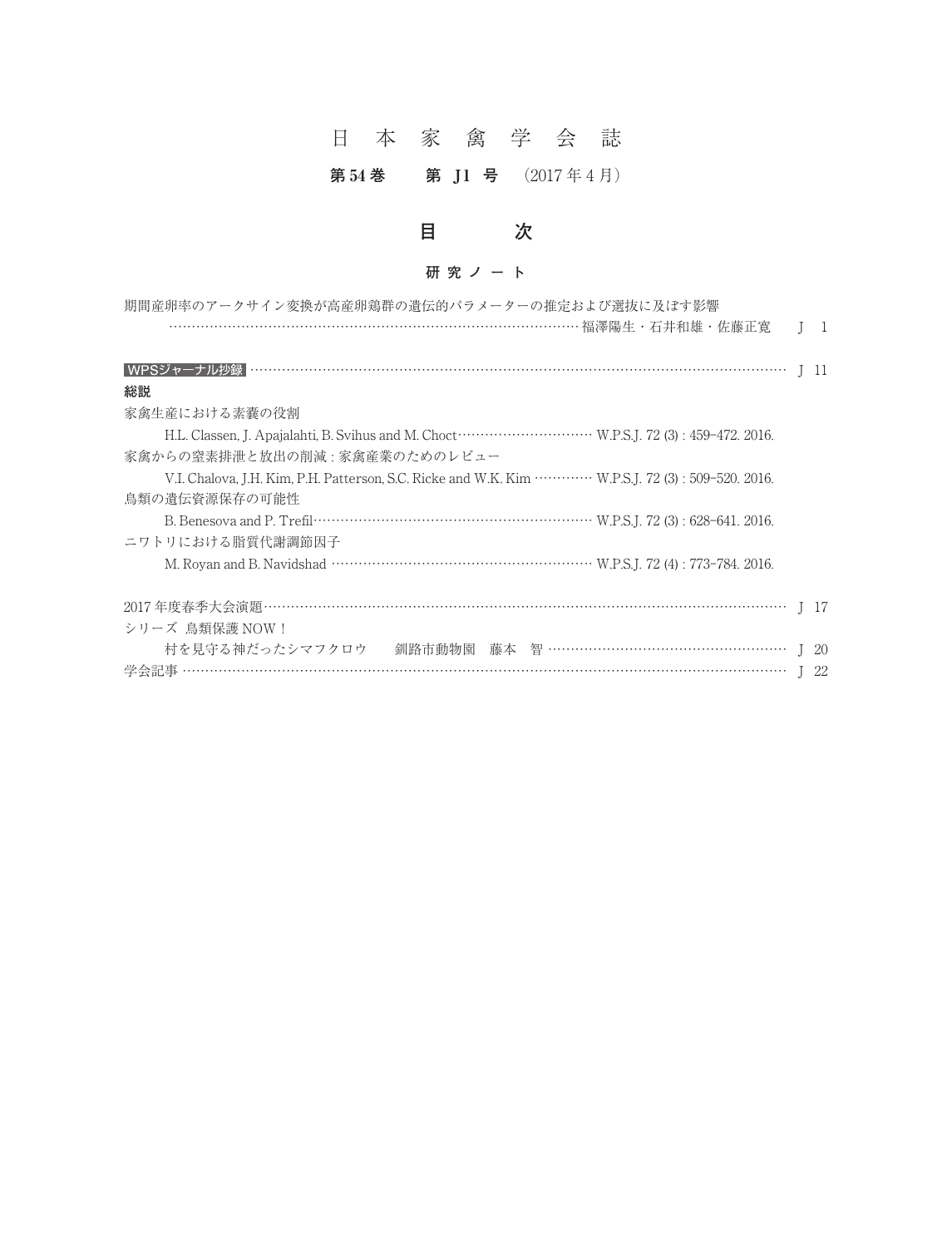## **Japanese Journal of Poultry Science Vol. 54 No. J1, April 2017**

#### **Contents**

### **Research Note**

| Influence of Application of Arcsine Square Root Transformation for Egg Production Rate on the |                                   |
|-----------------------------------------------------------------------------------------------|-----------------------------------|
| Estimation of Genetic Parameter and Selection in High Performance Layers                      |                                   |
|                                                                                               | $\begin{bmatrix} 1 \end{bmatrix}$ |
|                                                                                               |                                   |
|                                                                                               |                                   |
| Update Series on Avian Conservation : Blakiston's Fish-Owl, A Spiritual Village Guardian      |                                   |
| Satoshi Fujimoto (Kushiro Zoo) [ 20                                                           |                                   |
|                                                                                               |                                   |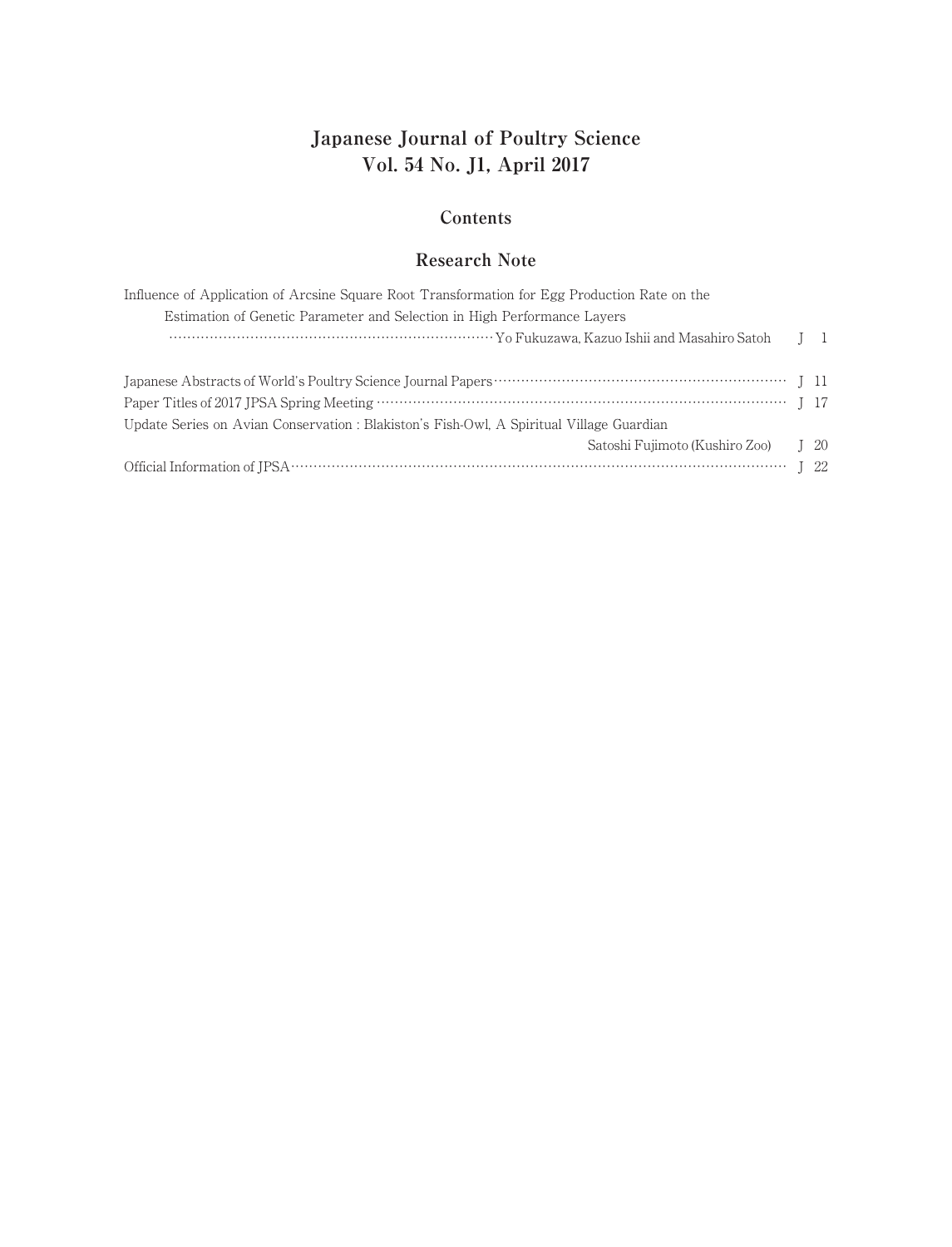★<sub>家禽学会誌,5<br><br>研究ノート≫</sub>



### 期間産卵率のアークサイン変換が高産卵鶏群の 遺伝的パラメーターの推定および選抜に及ぼす影響

#### 福澤陽生 $^{1,2}\cdot$ 石井和雄 $^3\cdot$ 佐藤正寛 $^4$

**1週1ムHソハフメー クー の 推 定 お よ い 迭 扱 に 及 は 9 影 窨** $\overline{a}^4$ **<br>福澤陽生<sup>1,2</sup>・石井和雄<sup>3</sup>・佐藤正寛<sup>4</sup><br><sup>1</sup>独立行政法人家畜改良センター岡崎牧場,愛知県岡崎市大柳町字栗沢 1-1, 444-2149 - 福澤陽生<sup>1,2</sup>・石井和雄<sup>3</sup>・佐藤正寛<sup>4</sup><br>- 独立行政法人家畜改良センター岡崎牧場,愛知県岡崎市大柳町字栗沢 1-1,444-2149<br><sup>2</sup>現所属 : 独立行政法人家畜改良センター兵庫牧場,兵庫県たつの市揖西町土師 954-1,679-4017** 福澤陽生<sup>1,2</sup>・石井和雄<sup>3</sup>・佐藤正寛<sup>4</sup><br><sup>1</sup>独立行政法人家畜改良センター岡崎牧場,愛知県岡崎市大柳町字栗沢 1-1,444-2149<br><sup>2</sup>現所属 : 独立行政法人家畜改良センター兵庫牧場,兵庫県たつの市揖西町土師 954-1,679-4017<br><sup>3</sup>国立研究開発法人農業・食品産業技術総合研究機構畜産研究部門,茨城県つくば市池の台 2,305-0901 **- 福澤陽生<sup>1.2</sup>・石井和雄<sup>3</sup>・佐藤正寛"**<br>立行政法人家畜改良センター岡崎牧場,愛知県岡崎市大柳町字栗沢 1-1,444-<br>独立行政法人家畜改良センター兵庫牧場,兵庫県たつの市揖西町土師 954-1,<br>後法人農業・食品産業技術総合研究機構畜産研究部門,茨城県つくば市池の台<br><sup>4</sup>東北大学大学院農学研究科,宮城県仙台市青葉区堤通雨宮町 1-1,981-8555

高産卵鶏群において期間産卵率の分布は局在し、遺伝的パラメーターや育種価の推定に際して、検出力の損失による母 数効果の推定効率の低下と誤差分散の不均一性を招く恐れがある。その解決方法の一つとして使われているアークサイン 変換について、6世代にわたって家畜改良センター岡崎牧場で飼養しているロードアイランドレッド(RIR)の系統、白色 レグホン (WL) の系統および横斑プリマスロック (BPR) の系統における産卵率 (24 週齢から 39 週齢までの期間産卵率 (EPF),44 週齢から 59 週齢までの期間産卵率(EPS))と 35 週齢の卵質を調査し,遺伝的パラメーターおよび選抜に及ぼ す影響と品種間の差異を比較した。EPF および EPS は、BPR の EPS を除き、アークサイン変換により歪度が 0 に近くな 変換について, 6 世代にわたって家畜改良センター岡崎牧場で飼養しているロードアイランドレッド (RIR) の系統, 白色<br>レグホン (WL) の系統および横斑プリマスロック (BPR) の系統における産卵率 (24 週齢から 39 週齢までの期間産卵率<br>(EPF), 44 週齢から 59 週齢までの期間産卵率 (EPS)) と 35 週齢の卵質を調査し, 遺伝的パラメーターおよび選抜に及ぼ<br>す影響と品種間の差異を比較した。EPF およ の RIR および WL において,産卵率における推定育種価の順位相関係数は, アークサイン変換の有無により, EPF で 0.94 (EPF),44 週齢から 59 週齢までの期間産卵率(EPS))と 35 週齢の卵質を調査し,遺伝的パラメーターおよび選抜に及ぼ<br>す影響と品種間の差異を比較した。EPF および EPS は,BPR の EPS を除き,アークサイン変換により歪度が 0 に近くな<br>り,遺伝率が 0.01~0.02 ほど高くなった。RIR と WL の産卵率と一部の卵質形質で遺伝相関の正負が逆転した。6 世代目<br>の RIR および WL において,産卵率 のないことが示唆された。アークサイン変換により推定育種価の標準化選抜差は,RIR 雌鶏の EPF と WL の全ての形質 で大きくなった。これらのことから,分布の局在する産卵率にアークサイン変換を用いた場合,分布に正規性をもたらす とともに,遺伝率が向上することから,期間産卵率の評価に有効であることが示唆された。また,一部の形質で,選抜効 **──────────────────────────**率の向上することも示唆された。

**キーワード** : アークサイン変換,産卵率,遺伝的パラメーター,選抜,ニワトリ